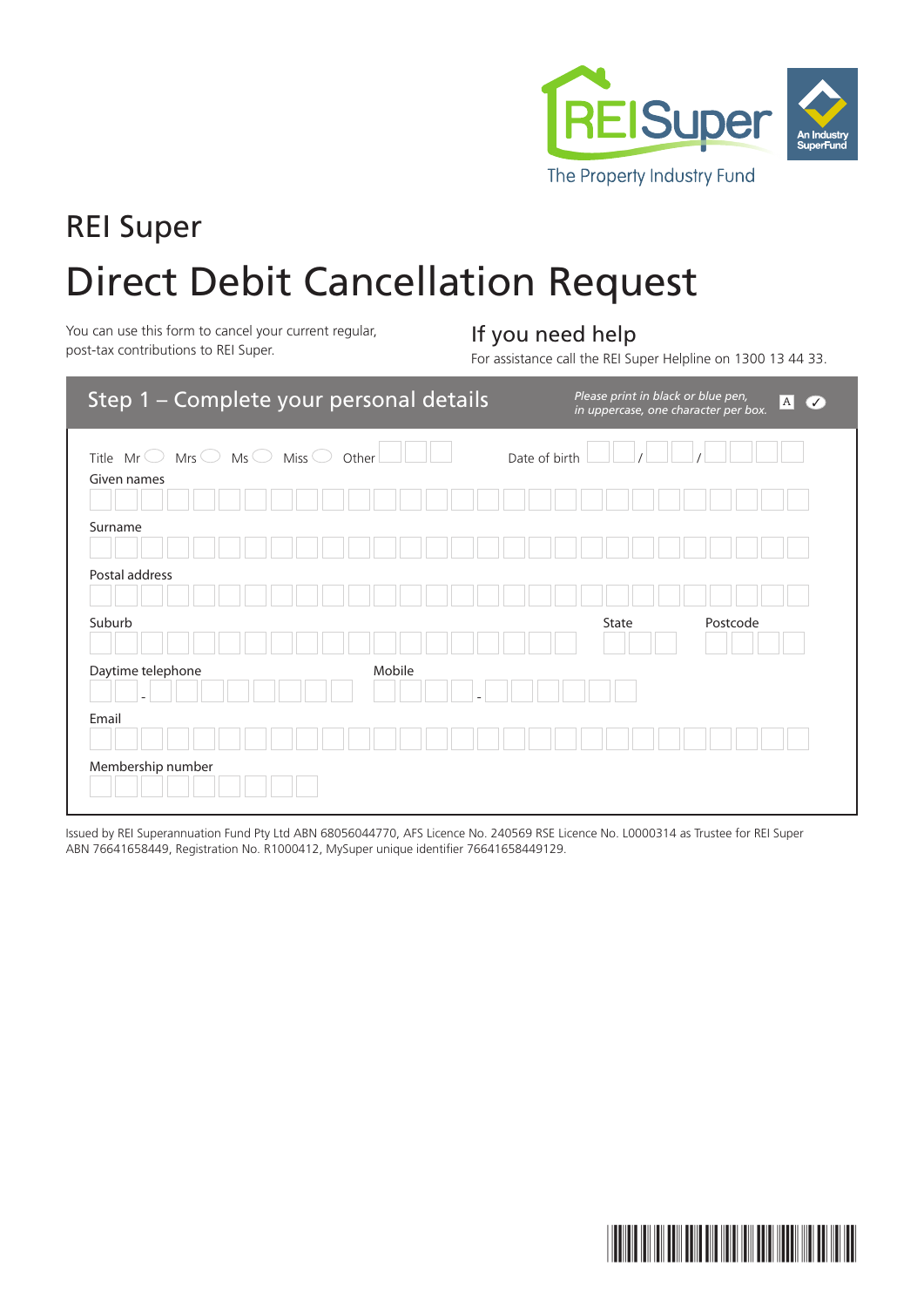### Your privacy

The Fund is administered by us along with our service provider, Mercer Outsourcing Australia Pty Ltd (Mercer). We collect, use and disclose personal information about you in order to manage your superannuation benefits and give you information about your super. We may also use it to supply you with information about the other products and services offered by us and our related companies. If you do not wish to receive marketing material, please contact us on 1300 13 44 33.

Our Privacy Policies are available to view at reisuper.com.au or you can obtain a copy by contacting us on 1300 13 44 33.

If you do not provide the personal information requested, we may not be able to manage your superannuation.

We may sometimes collect information about you from third parties such as your employer, a previous super fund, your financial adviser, our related entities and publicly available sources.

We may disclose your information to various organisations in order to manage your super, including your employer, our professional advisers, insurers, our related companies which provide services or products relevant to the provision of your super, any relevant government authority that requires your personal information to be disclosed, and our other service providers used to assist with managing your super.

In managing your super your personal information will be disclosed to service providers in another country, most likely to Mercer's processing centre in India. Our Privacy Policies list all other relevant offshore locations.

Our Privacy Policies set out in more detail how we deal with your personal information and who you can talk to if you wish to access and seek correction of the information we hold about you. It also provides detail about how you may lodge a complaint about the way we have dealt with your information and how that complaint will be handled.

If you have any other queries in relation to privacy issues, you may contact us on 1300 13 44 33 or write to our Privacy Officer, GPO Box 4303, Melbourne VIC 3001.

## Step 2 – Date of final direct debit from your account

**Please note that this date cannot be less than four business days from the date this request is submitted.**

Final payment date:  $Day \parallel \parallel$  Month  $\parallel \parallel$  Year

#### Step 3 – Details of the account currently being debited

| I request to cease my current direct debit from my account conducted with: |  |  |  |  |
|----------------------------------------------------------------------------|--|--|--|--|
| Name of institution                                                        |  |  |  |  |
| Branch                                                                     |  |  |  |  |
| Account name                                                               |  |  |  |  |
| <b>BSB</b>                                                                 |  |  |  |  |
| Account number                                                             |  |  |  |  |